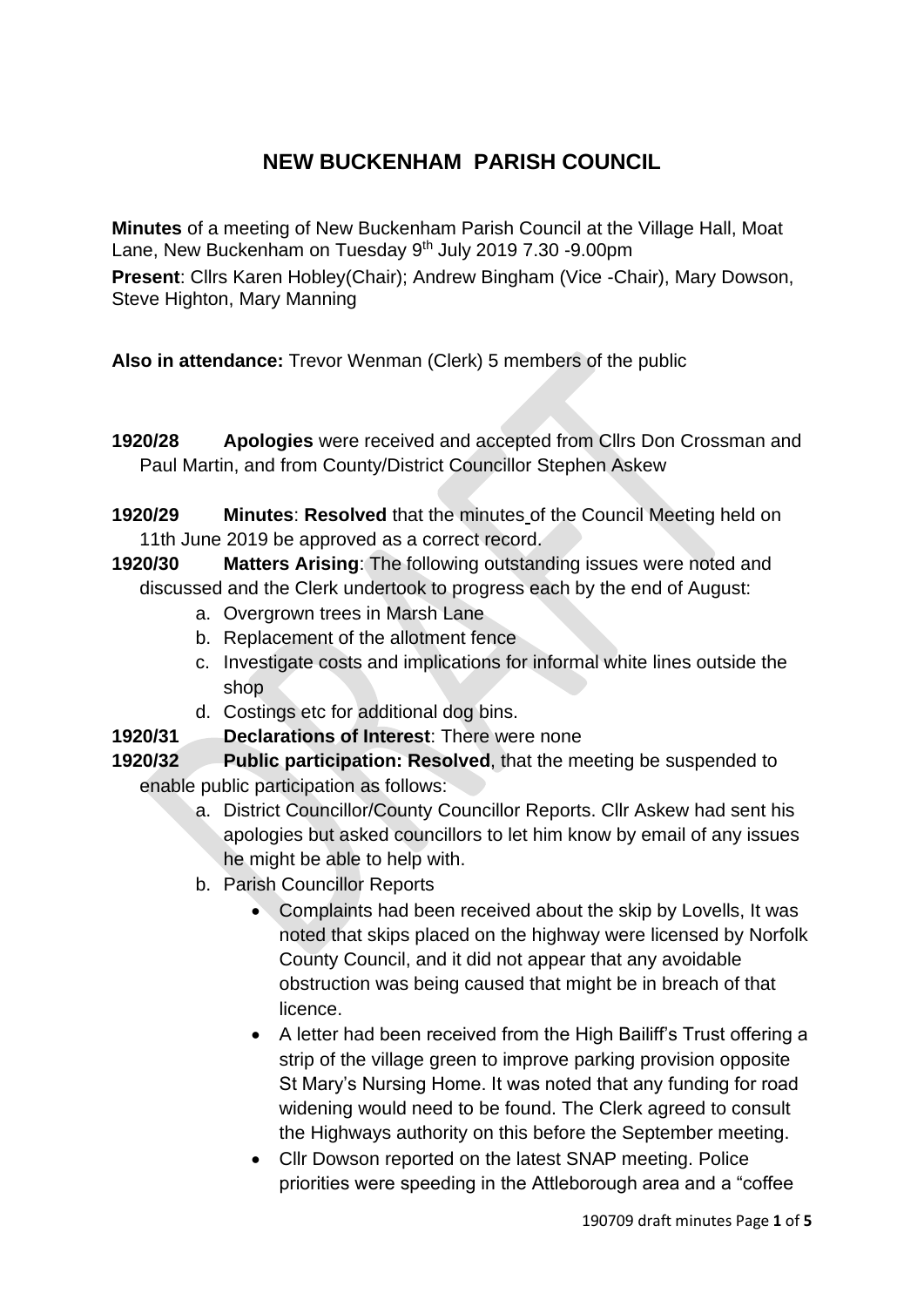with the cops" initiative aimed at improving community engagement

- c. Parishioners' Comments & Questions
	- There was concern at apparent speeding along Church Street to and from the village hall, and it was asked whether some additional signage could be provided. It was noted the Village Hall was asking all its users to be mindful of the village speed limit.
	- It was asked whether the Lime Tree in the Churchyard at the church gate could be given some attention. Cllr Manning offered to ask Vicky Baker to look at it.

## **1920/33 Financial Matters:**

- a. **Financial report** for June was noted.
- b. **Council Insurance**

The Clerk provided information regarding two quotations received for the Council's insurance for the coming year from the existing insurer, Norris and Fisher and Came and Company. It was noted that both quotations were very similar and that in either case the premium was substantially less than the previous year. Both offered a discount for a three year agreement.

**Resolved:** That the quotation from Norris and Fisher for the Council's insurer be agreed on the basis of a three year agreement at £546.76 for 2019/20

To approve payments for July 2019 (to follow)

## **c. Payments for July**

**Resolved:** That the payments for July be approved as follows: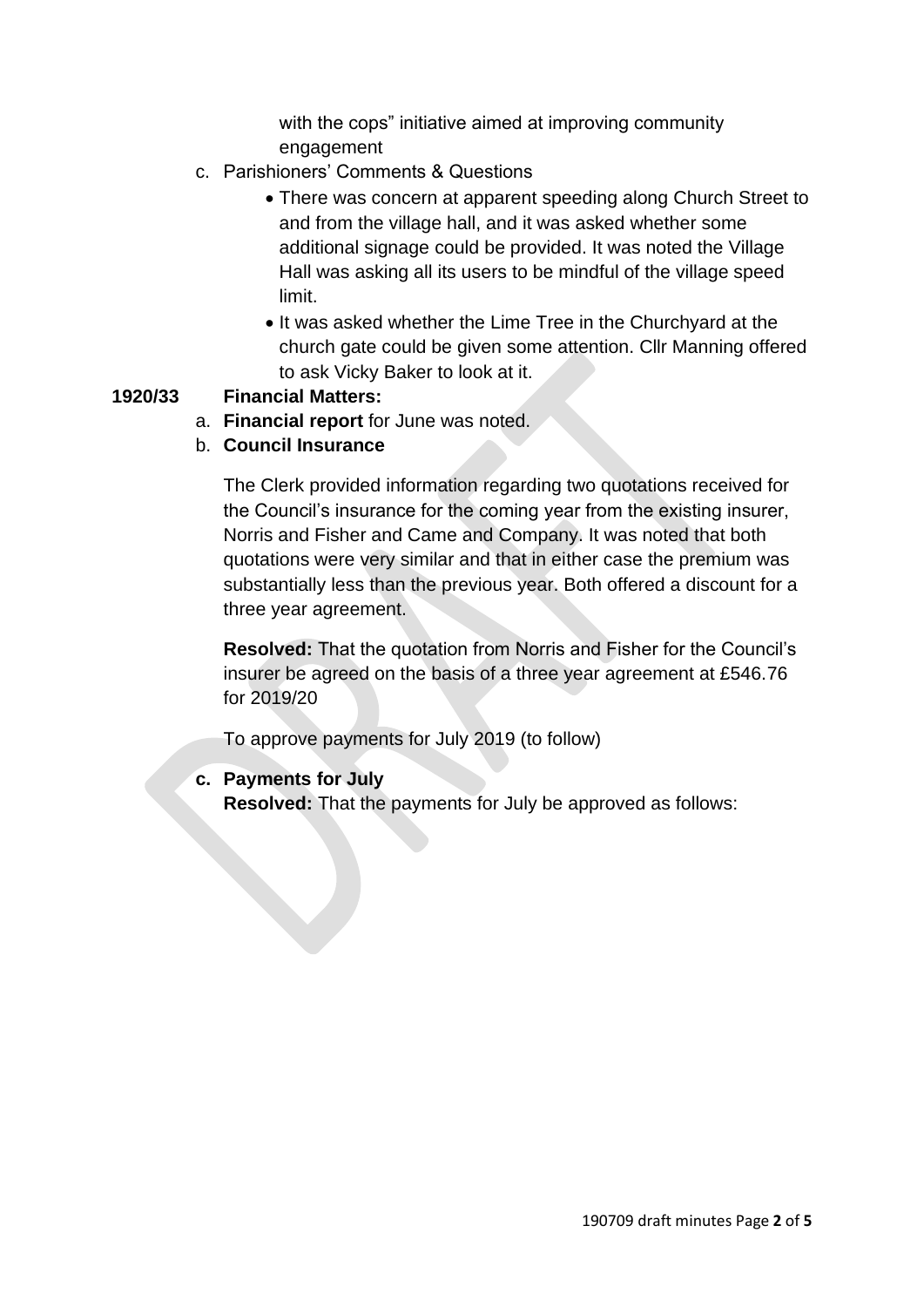| Payments marked with a cheque number for approval at this meeting |            |                 |               |              |
|-------------------------------------------------------------------|------------|-----------------|---------------|--------------|
| Payments marked DDR or STO are for information only               |            |                 |               |              |
|                                                                   |            |                 |               | <b>Gross</b> |
|                                                                   | <b>Net</b> |                 | <b>VAT</b>    | expenditure  |
| □ 09/07/2019                                                      |            |                 |               |              |
| <b>■Broadland Tree Services</b>                                   |            |                 | 714.07 142.81 | 856.88       |
| ■ Grounds Maintenance June 2019 (inv 20860)                       |            |                 |               |              |
| 102050                                                            |            |                 | 614.07 122.81 | 736.88       |
| <b>■ Clearing trees obstructing street lights</b>                 |            |                 |               |              |
| 102050                                                            |            | 100.00          | 20.00         | 120.00       |
| <b>EEON</b>                                                       |            | 26.64           | 1.33          | 27.97        |
| ■Street lights electricity June 2019                              |            |                 |               |              |
| <b>DDR</b>                                                        |            | 26.64           | 1.33          | 27.97        |
| <b>■ New Buckenham Village Hall</b>                               |            | 30.00           | 0.00          | 30.00        |
| <b>E</b> Room hire April - June 2019                              |            |                 |               |              |
| 102052                                                            |            | 30.00           | 0.00          | 30.00        |
| <b>■TT Jones</b>                                                  |            | 19.75           | 3.95          | 23.70        |
| Street lighting maintenance July-September 2019 inv               |            |                 |               |              |
| ■11488<br>102048                                                  |            | 19.75           | 3.95          | 23.70        |
| <b>■V Baker</b>                                                   |            | 60.00           | 0.00          | 60.00        |
|                                                                   |            |                 |               |              |
| <b>■ Closed churchyard gardening July</b>                         |            |                 |               |              |
| 102049                                                            |            | 60.00           | 0.00          | 60.00        |
| <b>■Norris &amp; Fisher</b>                                       |            | 546.76          | 0.00          | 546.76       |
| □Insurance 2019-20<br>102056                                      |            | 546.76          | 0.00          | 546.76       |
| <b>EHMRC</b>                                                      |            | 248.00          | 0.00          | 248.00       |
| □ Income Tax payment April - June 2019                            |            |                 |               |              |
| 102047                                                            |            | 248.00          | 0.00          | 248.00       |
| 360TSL Traffic Data Collection                                    |            |                 | 500.00 100.00 | 600.00       |
| □Traffic Survey 18-25th June 2019                                 |            |                 |               |              |
| 102051                                                            |            |                 | 500.00 100.00 | 600.00       |
| <b>□Violet Highton</b>                                            |            | 139.12          | 0.00          | 139.12       |
| Community Car Scheme - NBPC contribution Oct - Mar                |            |                 |               |              |
| □2018/19                                                          |            |                 |               |              |
| 102053                                                            |            | 139.12          | 0.00          | 139.12       |
| <b>ENew Buckenham Parish News</b>                                 |            | 50.00           | 0.00          | 50.00        |
| <b>■Sponsorship of November issue of Parish News</b>              |            |                 |               |              |
| 102055                                                            |            | 50.00           | 0.00          | 50.00        |
| □28/07/2019                                                       |            |                 |               |              |
| <b>□ Norfolk Pension fund</b>                                     |            | 122.52          | 0.00          | 122.52       |
| $\Box$ June pension contributions                                 |            |                 |               |              |
| <b>STO</b>                                                        |            | 122.52          | 0.00          | 122.52       |
| $\Box$ T Wenman                                                   |            | 365.81          | 0.00          | 365.81       |
| $\Box$ Salary for July 2019 (net of tax and pension contribution) |            |                 |               |              |
| <b>STO</b>                                                        |            | 330.81          | 0.00          | 330.81       |
| □ Clerk's Office Expenses contribution July 2019                  |            |                 |               |              |
| <b>STO</b>                                                        |            | 35.00           | 0.00          | 35.00        |
| <b>Grand Total</b>                                                |            | 2,822.67 248.09 |               | 3,070.76     |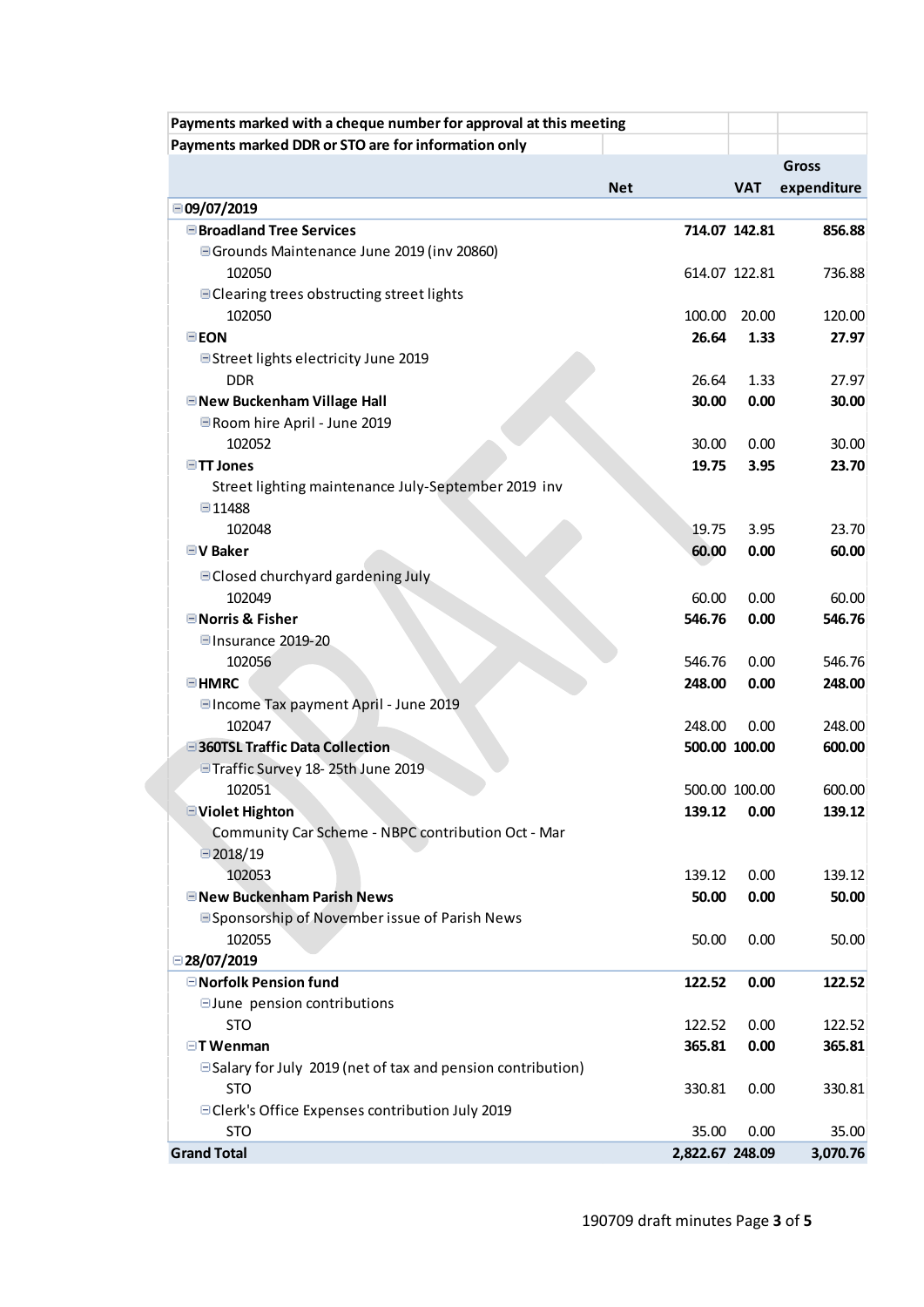## **d. Budget monitoring and use of reserves**

A report on this would be presented to the September meeting

# **1920/34 Planning**

- a. It was noted that no new planning applications had been received since the last meeting
- b. It was noted that the following planning applications had been approved by Breckland Council:
	- i. **Land Off of Cuffer Lane New Buckenham**:3PL/2019/0301/F Proposal Proposed Farm Building and Associated Works
	- ii. **Fair View King Street New Buckenham** 3PL/2019/0579/LB Alter window (W1) to window & door and replace window/door (W2)

# **1920/35 Section 106 Agreement**

The Council noted that a total of £480 is available to the Parish Council under a Section 106 agreement from 2013 for the provision of children's play and outdoor sports facilities in the village. A decision on this had previously deferred as it was believed that a further sum would be made available shortly in respect of the development on the old Garage Site in Castle Hill Road. However, Breckland Council had now confirmed that there is no S.106 agreement in respect of that development. The Council will now need to consider what projects that £480 could be put towards, to enable a formal application to be made for the release of the funds. There is no time limit on the spending of the money. It was agreed to consult the village on possible projects to be funded by this money ia Parish News and New Buckenham Fundraisers

## **1920/36 Rights of Way - path at Marsh Lane**

At the May meeting, Barbara Cattermole had drawn the Council's attention to a deadline for public paths not on the Definitive Rights of Way Map to be registered. Mrs Cattermole had identified a path connecting Marsh Lane with Footpaths 4 and 6. It was agreed to discuss this further at this meeting. Mrs Cattermole has done some further research, which she has outlines in an email (attached). The next stage is to gather evidence of usage to enable the path to be recognised as a public right of way and included on the definitive map held by Norfolk County Council. It was agreed to invite parishioners to submit their own evidence of the past usage of the path via Parish News. Cllrs Hobley and Dowson agreed to liaise with Mrs Cattermole and make copies of the form available for people to complete.

## **1920/37 Speeding/Two Wheel Tuesday**

Cllr Bingham on the data gathered in the recent traffic study regarding speeds of vehicles passing through the village. The data was useful evidence of the speeds of vehicles approaching the village from the east and west throughout the day.